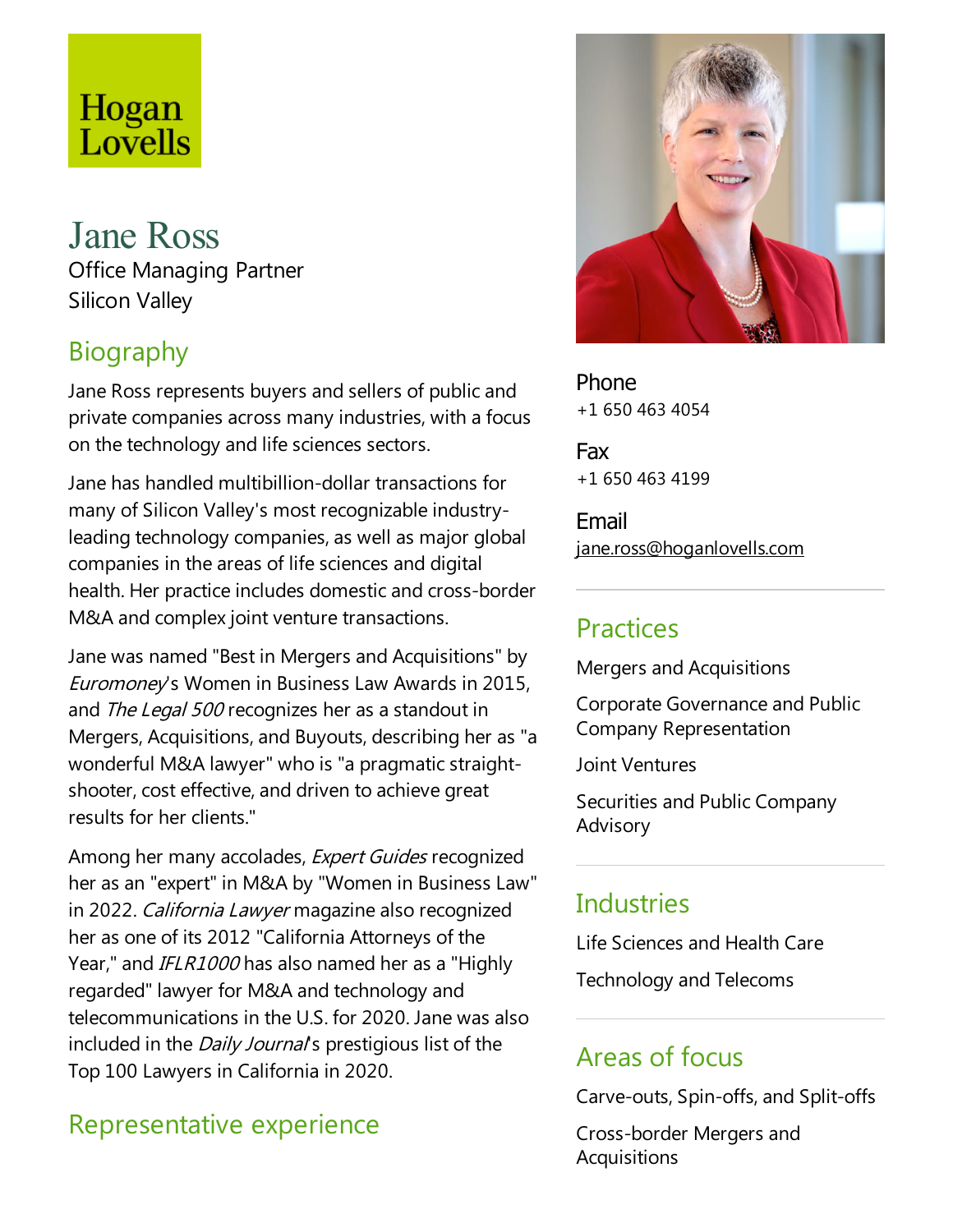Adobe on multiple transactions, including its US\$4.75bn acquisition of Marketo and its US\$1.68bn acquisition of Magento Commerce

eBay on multiple transactions, including its US\$2.4bn acquisition and subsequent sale of GSI Commerce\* and its acquisition of Giosis Pte Ltd's Japanese ecommerce business, including the Qoo10 platform

Gilead on several transactions, including its approximate US\$1.4bn acquisition of CV Therapeutics and its US\$600m acquisition of Calistoga Pharmaceuticals\*

Intel Corporation on multiple transactions, including its US\$15.4bn acquisition of Altera\* and its US\$900m acquisition of Moovit

Jazz Pharmaceuticals' US\$1bn acquisition of Gentium S.p.A.\*

Meta / Facebook on several transactions, including its US\$16bn acquisition of WhatsApp\* and its US\$5.7bn investment in Jio Platforms Limited in India

Novartis on its acquisition of Amblyotech

PayPal on several acquisitions, including its acquisitions of Chargehound and Happy Returns

Salesforce on many transactions, including its acquisitions of Datorama and Bonobo AI

Walmart on several acquisitions, including its US\$16bn acquisition of a majority stake in Flipkart

\*Matter handled prior to joining Hogan Lovells.

#### Awards and rankings

- Corporate/M&A: The Elite (California SF/SV & surrounding areas), Band 2, *Chambers USA*, 2020-2022
- Corporate/M&A (Northern California), Chambers USA, 2012-2019
- Corporate/M&A (International & Cross-Border) USA, Band 2, Chambers Global, 2021-2022

Hostile Takeovers and Takeover Defense

Public Company Mergers and Acquisitions

Special Committee and Independent Director Representations

#### Education and admissions

#### Education

LL.B., McGill University, with distinction, 1997

B.C.L., McGill University, with distinction, 1997

B.Com., McGill University, 1993

#### Bar admissions and qualifications

California

Quebec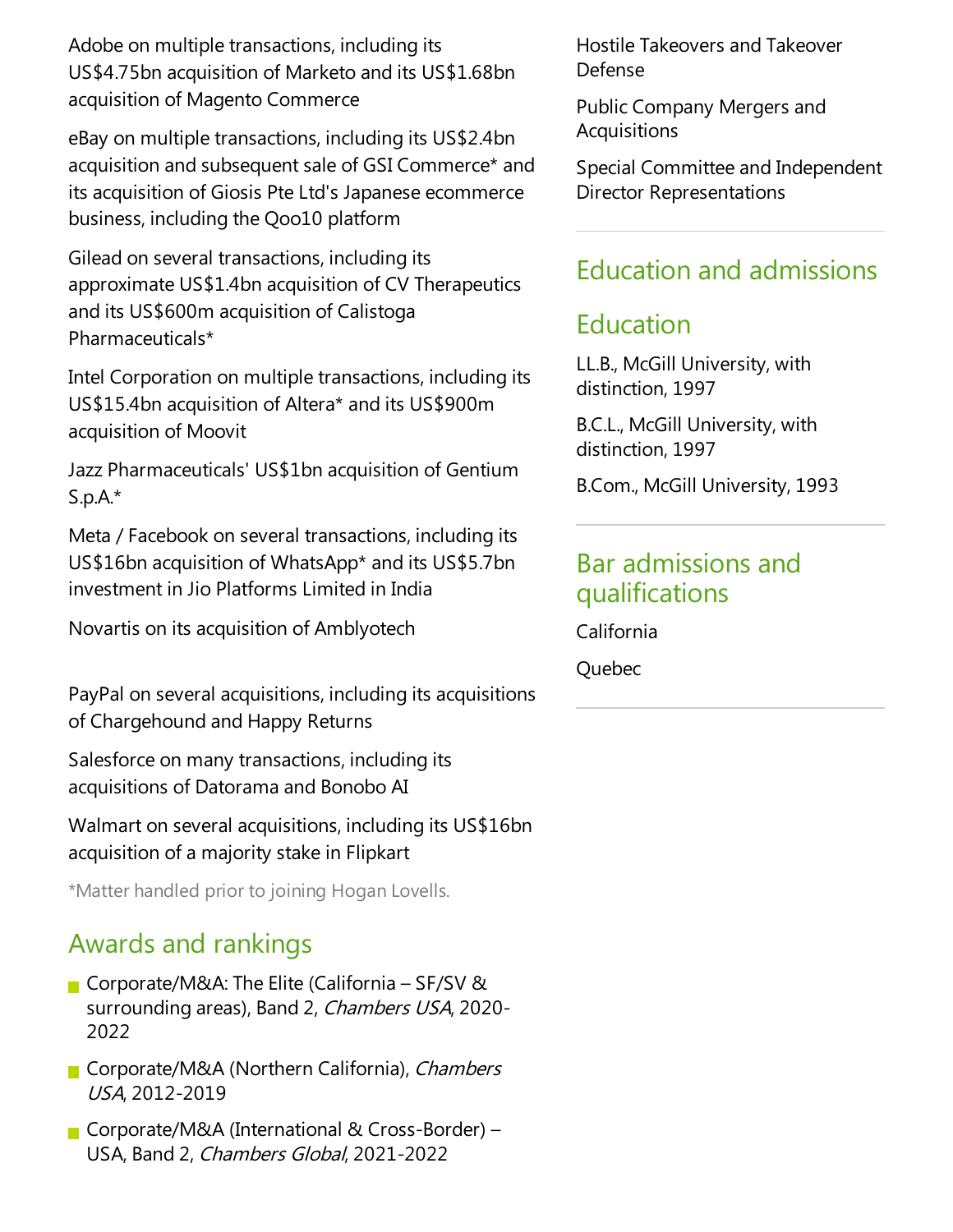- Global Leader:M&A, Who's Who Legal, 2022
- Expert in M&A, Expert Guides' Women in Business Law, 2021
- **Mergers and Acquisitions, Best Lawyers in America,** 2019, 2021
- M&A, Highly Regarded, IFLR1000, 2021
- Top 100 Lawyers in California, Daily Journal, 2012-2015, 2018-2020
- **Technology and Telecommunications, Highly** Regarded, IFLR1000, 2020
- Leading Lawyer in M&A (United States), IFLR1000, 2019
- **M&A/Corporate and Commercial: Large Deals** (\$1bn+), Legal 500 US, 2018-2019
- Healthcare: Life Sciences, Legal 500 US, 2018
- Top Women Lawyers, *Daily Journal*, 2011-2016
- **The Women Leaders in Tech Law, The Recorder,** 2014-2016
- Best in M&A, *International Financial Law Review*, 2015
- **Best in Mergers and Acquisitions, Euromoney's** Women in Business Law Awards, 2015

#### Latest thinking and events

- **Hogan Lovells Events** 
	- **M&A Boot Camp training series**
- **Press Releases** 
	- **Hogan Lovells' Silicon Valley office opens doors to** new location in Redwood City
- **Press Releases** 
	- **Jane Ross named Office Managing Partner for** Hogan Lovells' Silicon Valley office
- **Press Releases** 
	- $\blacksquare$  Hogan Lovells reaffirms its commitment to Northern California by signing lease on new Silicon Valley office
- **Press Releases**